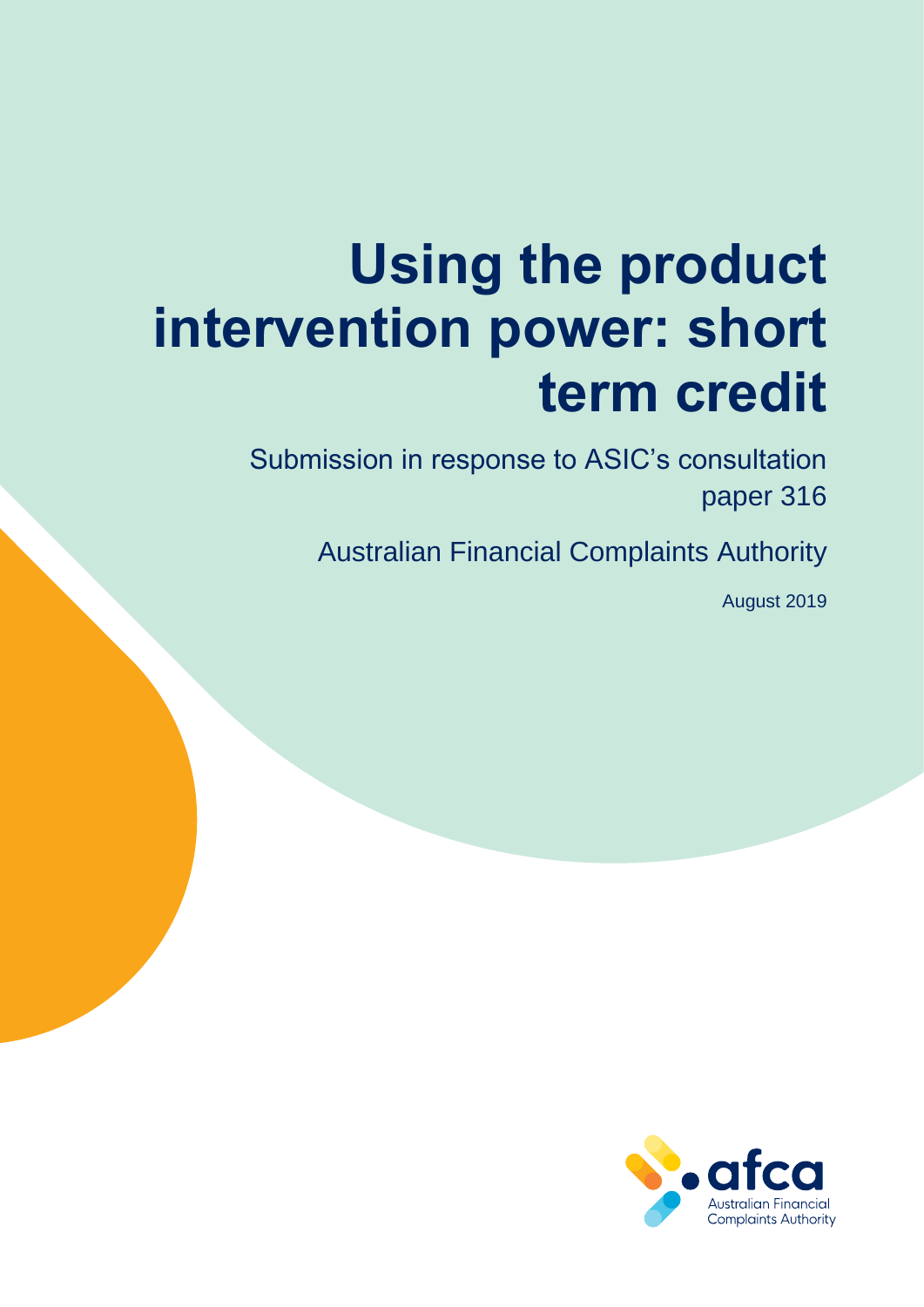# **Contents**

| 1            |                                                                              |  |
|--------------|------------------------------------------------------------------------------|--|
|              |                                                                              |  |
| $\mathbf{2}$ |                                                                              |  |
|              | Short term lending model has resulted in significant consumer detriment 3    |  |
|              | Market wide product intervention order restricting sale (with conditions) is |  |
| 3            |                                                                              |  |
|              |                                                                              |  |
|              | Vulnerable consumers can suffer from increased stress, spiralling debt and   |  |
|              |                                                                              |  |
| 4            |                                                                              |  |
|              | Other products also cause significant harm to consumers and require ASIC's   |  |
| 5            |                                                                              |  |

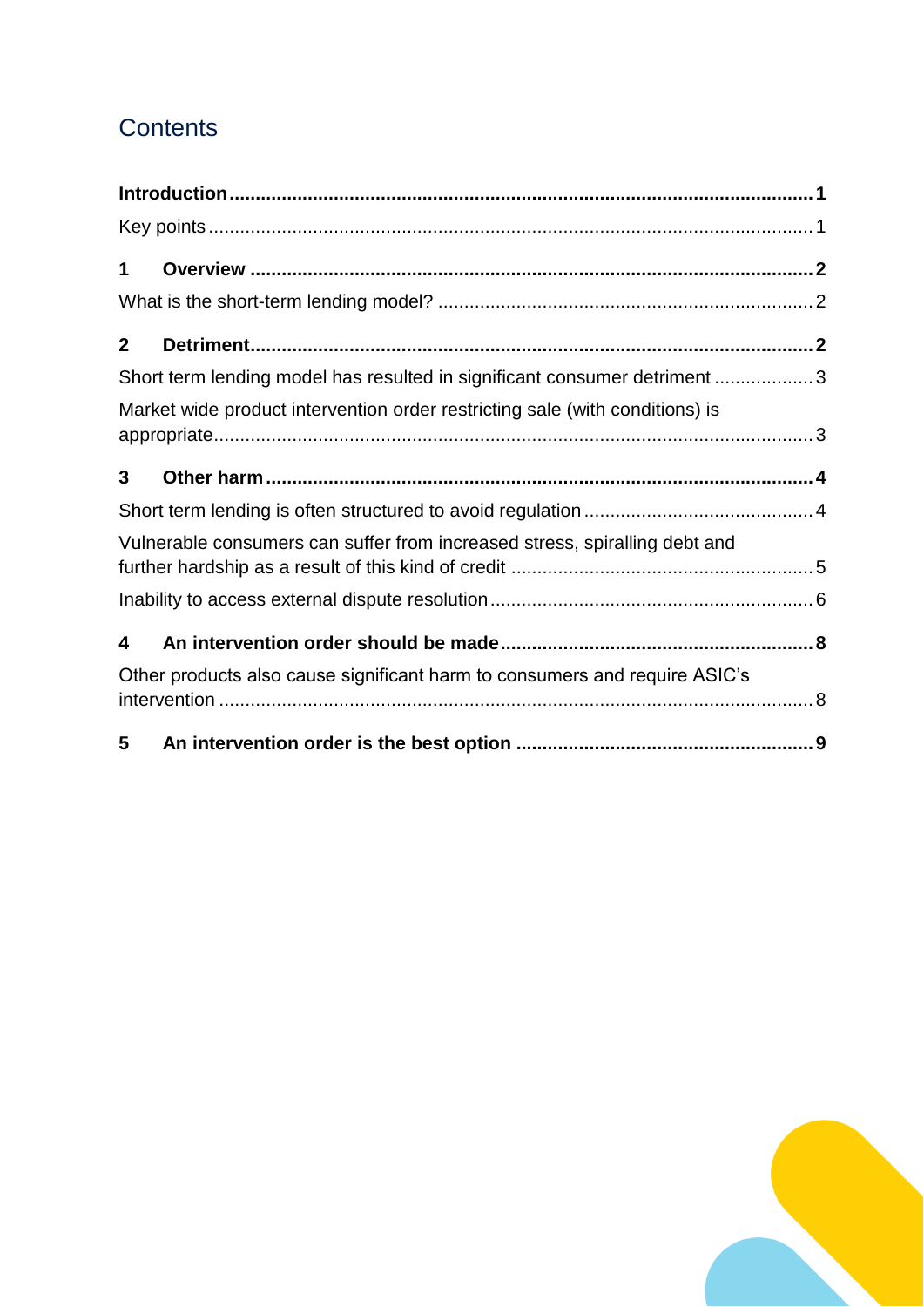## <span id="page-2-0"></span>**Introduction**

The Australian Financial Complaints Authority (AFCA) is the independent external dispute resolution (EDR) scheme for the financial sector. It replaces the Financial Ombudsman Service (FOS), the Credit and Investments Ombudsman (CIO) and the Superannuation Complaints Tribunal.<sup>1</sup>

AFCA's purpose is to provide fair, independent and effective solutions for financial disputes. It does this not only by providing fair dispute resolution services, but also by working with financial firms to improve their processes and drive up industry standards of service, thereby minimising disputes.

In addition to providing solutions for financial disputes, AFCA has responsibilities<sup>2</sup> to identify, resolve and report on systemic issues and to notify the Australian Securities and Investments Commission (ASIC), and other regulators, of serious contraventions of the law. More broadly, AFCA will play a key role in restoring trust in the financial services sector.

AFCA welcomes the opportunity to provide a submission<sup>3</sup> in response to ASIC's consultation on using its product intervention power to address the significant consumer detriment caused by the short-term lending model it has identified.

ASIC has asked for comment on the likely compliance costs and the likely effect on competition in its proposal. We consider that financial firms are best placed to assess these aspects so our submission, informed by our experience, focusses on other impacts, costs and benefits of the proposal.

## <span id="page-2-1"></span>**Key points**

In response to the consultation paper<sup>4</sup> (CP), the key points in our submission are:

- AFCA strongly welcomes ASIC's intervention and supports its proposal to prohibit the provision of credit using the short-term lending arrangement (Option 1)
- short term credit arrangements can have significant adverse effects on individuals, their families and communities, as well as the broader financial services system
- through its structure, firms may not require a licence and therefore are not required to be a member of AFCA, significantly limiting a consumer's ability to access justice
- further intervention is required to prohibit the provision of other poor value and harmful products including credit repair; debt negotiations and budgeting services;

 $\overline{a}$ <sup>1</sup> Appendix A provides a brief overview of AFCA. For more information about AFCA, please visit our website at [www.afca.org.au.](http://www.afca.org.au/) <sup>2</sup> Refer to Part C, Reporting Requirements, o[f ASIC Regulatory Guide 267:](https://download.asic.gov.au/media/4773579/rg267-published-20-june-2018.pdf) *Oversight of the Australian Financial Complaints Authority*.

<sup>3</sup> This submission has been prepared by the staff of AFCA and does not necessarily represent the views of individual directors of AFCA.

<sup>4</sup> [ASIC Consultation Paper 316,](https://asic.gov.au/about-asic/news-centre/find-a-media-release/2019-releases/19-177mr-asic-consults-on-proposal-to-intervene-to-stop-consumer-harm-in-short-term-credit/) *Using the product intervention power: Short term credit*.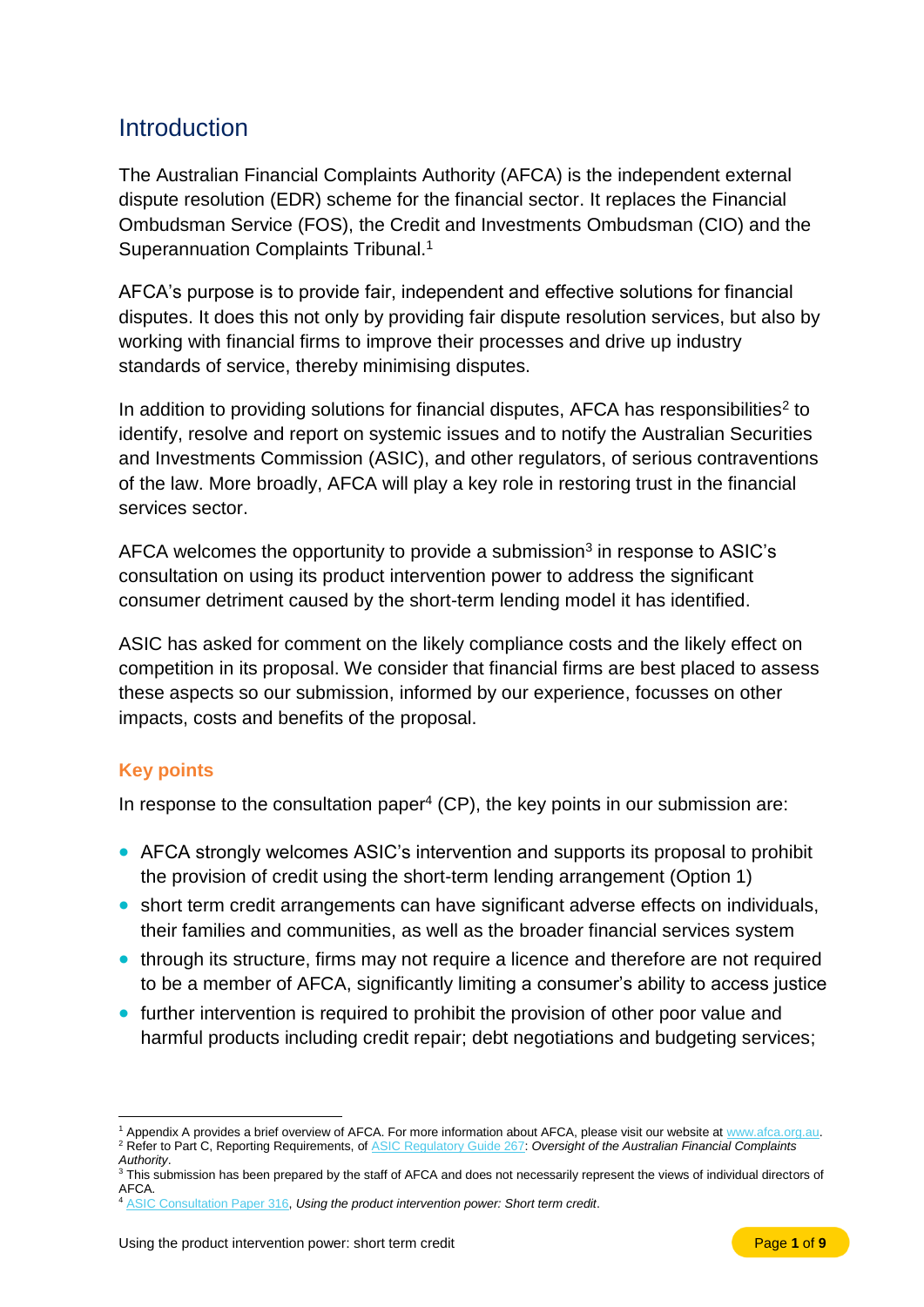junk add-on insurance cover; funeral insurance and expenses only products; buy now, pay later; dealer issued warranties and over-the-counter derivatives.

## <span id="page-3-0"></span>1 Overview

ASIC is consulting on its proposal to exercise its product intervention power to address significant consumer detriment caused by a short-term lending model it has identified.

### <span id="page-3-1"></span>**What is the short-term lending model?**

The short-term lending model<sup>5</sup> is a form of lending which involves the provision of short term credit<sup>6</sup> to consumers, structured in a way that means it is exempt from the regulation of the National Credit Code.<sup>7</sup>

Under this short-term lending model, the credit provider (Company A) provides short term credit, mostly for small amounts up to \$1,000, to consumers. The application process takes approximately two weeks, however, a 'fast-track' application process is available through an association of the credit provider (Company B).

This 'fast-track' process is a 'collateral service' provided under a separate service agreement, and the fees for these services are extremely high. In some cases, the fees and repayments combined can be up to 990% of the actual loan amount. The money must be repaid within 62 days.

As the high fees and charges, which exceed 5% of the total amount of credit, are charged under a separate services agreement between Company B and the consumer, the short-term credit provided by Company A, meets the exemption criteria. ASIC has identified that this model has been used by Teleloans (associate) and FLD (credit provider), and Cigno (associate) and GSSF (credit provider).

# <span id="page-3-2"></span>2 Detriment

C1Q1 Do you consider that the short-term lending model causes detriment to consumers and that this detriment is significant?

<sup>6</sup> Short term credit is exempt from regulation under the *National Credit Code* if the contract limits the provision of credit to a total period not exceeding 62 days, does not impose fees and charges exceeding 5% of the amount of credit and does not impose interest charges that would exceed the amount payable if the interest rate was 24% per annum.

 $\overline{a}$ <sup>5</sup> For the purposes of this submission, we have used the same meaning as ASIC in their CP. 'Short term credit' has the meaning in s6(1) of the *National Credit Code*, which is different to the meaning of 'short-term credit contract' in s5 of the *National Consumer Credit Protection Act 2009*.

<sup>7</sup> S6(1) of the *National Credit Code*, Schedule 1 of the *National Consumer Credit Protection Act 2009*.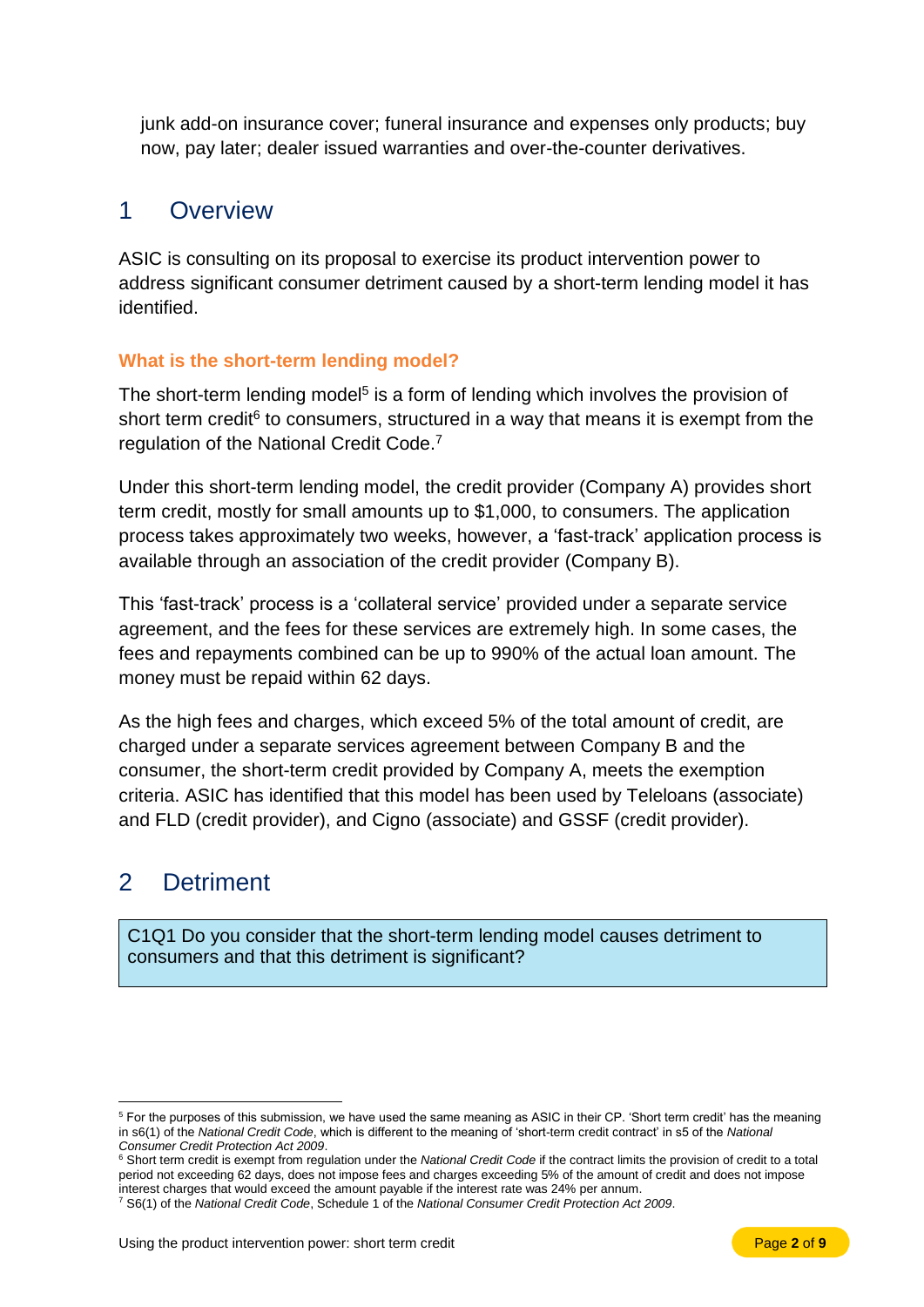## <span id="page-4-0"></span>**Short-term lending model has resulted in significant consumer detriment**

ASIC has said that it considers the short-term lending model has resulted in significant consumer detriment<sup>8</sup> because:

- the model targets vulnerable consumers, generally experiencing financial stress, and incentivises them into the high-cost 'fast-track' option as the direct application process does not supply the funds quickly
- it has significantly higher up-front costs than other regulated products
- the fees are extremely high, and uncapped on default payments
- it requires payments via direct debit, which results in overdrawn fees if accounts have insufficient funds, further adversely impacting the consumers financial situation

We agree with ASIC's assessment of the identified harms these products can cause.

## <span id="page-4-1"></span>**Market wide product intervention order restricting sale (with conditions) is appropriate**

ASIC is proposing to make a product intervention order which will prohibit credit providers, and their associates, from providing short-term credit and collateral services unless the total fees charged are limited to a maximum of 5% of the credit amount.<sup>9</sup> AFCA agrees that this is an appropriate approach in the circumstances and agrees that the proposed order will prevent credit and collateral services providers from providing unregulated credit outside the ambit of the short term credit exemption.

We note that this type of lending is targeted at vulnerable consumers<sup>10</sup>. These consumers will typically, due to their circumstances, require access to money quickly. Those consumers in financial hardship, suffering financial abuse or who have low financial literacy are most vulnerable in this scenario. The short-term lending model, by design, directs these consumers to use the 'collateral service' as this is the only method available which will enable them to receive the funds quickly.

A recent report released by the Senate Economics Committee (Economics Committee) following their inquiry into credit and financial products targeted at Australians at risk of financial hardship, which included products such as consumer leases and pay day loans, found:

"Often these products appear not only to have been targeted at Australians in financial hardship—they seem to have been designed to take advantage of them. It is difficult to escape the conclusion that many providers' business models depend on vulnerable

<sup>10</sup> For the purposes of this submission, AFCA has adopted the description of a vulnerable consumer from the UK's Financial Conduct Authority, which is, someone who, due to their personal circumstances, is especially susceptible to detriment, particularly when a firm is not acting with appropriate levels of care[, https://www.fca.org.uk/publications/occasional](https://www.fca.org.uk/publications/occasional-papers/occasional-paper-no-8-consumer-vulnerability)[papers/occasional-paper-no-8-consumer-vulnerability.](https://www.fca.org.uk/publications/occasional-papers/occasional-paper-no-8-consumer-vulnerability) 

 $\overline{a}$ <sup>8</sup> Part B, Significant consumer detriment identified[, ASIC Consultation Paper 316,](https://asic.gov.au/about-asic/news-centre/find-a-media-release/2019-releases/19-177mr-asic-consults-on-proposal-to-intervene-to-stop-consumer-harm-in-short-term-credit/) *Using the product intervention power: Short term credit*.

<sup>9</sup> Part C, Our proposal[, ASIC Consultation Paper 316,](https://asic.gov.au/about-asic/news-centre/find-a-media-release/2019-releases/19-177mr-asic-consults-on-proposal-to-intervene-to-stop-consumer-harm-in-short-term-credit/) *Using the product intervention power: Short term credit*.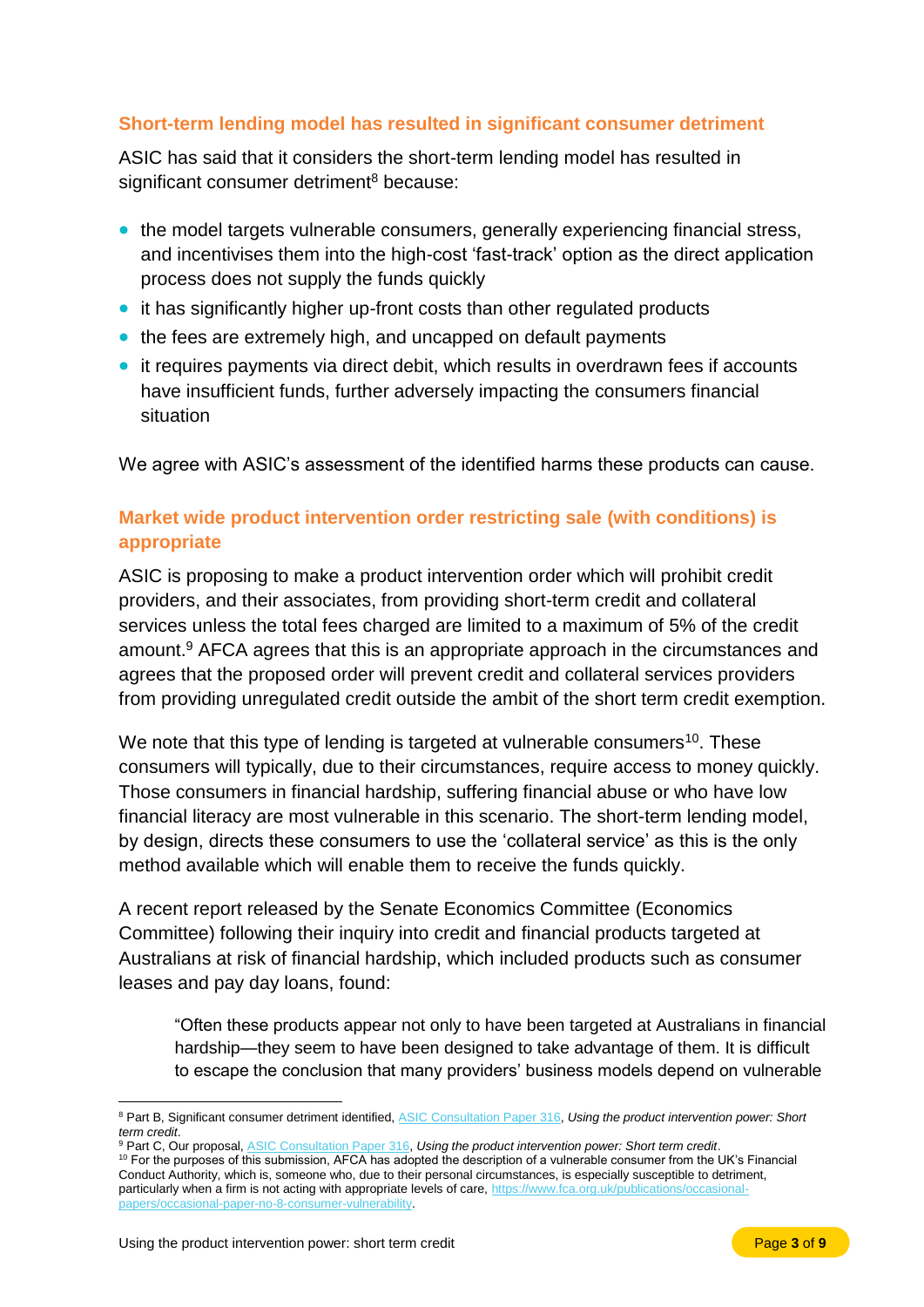consumers who have limited awareness of other product options, limited negotiating power, and limited propensity to complain about improper or illegal behaviour." 11

AFCA considers this to be true for the short-term lending model. We strongly welcome and support ASIC's proposal to exercise its product intervention power in this circumstance. AFCA is especially concerned about any financial firm charging unreasonably high interest rates, fees or penalty charges, or specifically targeting vulnerable consumers.

# <span id="page-5-0"></span>3 Other harm

C1Q2 Do you consider that the short-term lending model does or might cause detriment other than that identified by ASIC, or to a greater or lesser extent? If additional or greater, how should the proposed product intervention order be expanded to address this significant detriment?

AFCA considers that the short-term lending model does cause other detriment to consumers.

## <span id="page-5-1"></span>**Short-term lending is often structured to avoid regulation**

The short-term lending model, as identified by ASIC, and other similar arrangements which are specifically designed to avoid regulation enabling the provision of unregulated credit to consumers is of serious concern to AFCA.

The purpose of the existing credit regulations is to promote specific outcomes to better protect consumers. They do so by prescribing how certain activities and services are to be structures and delivered, as well as incorporating a number of provisions designed to promote good customer outcomes. These include provisions relating to:

- disclosure and content
- conduct and unjust or unconscionable transactions or fees
- responsible lending
- price regulation
- hardship

 $\overline{a}$ 

• access to external dispute resolution (EDR)

The credit regulations provide a number of exceptions. If financial firms structure their operations, activities, products or services within the constraints of these exceptions,

<sup>11</sup> The Senate Economics References Committee, *[Credit and hardship: report of the Senate inquiry into credit and financial](https://www.aph.gov.au/Parliamentary_Business/Committees/Senate/Economics/Creditfinancialservices/Report)  [products targeted at Australians at risk of financial hardship,](https://www.aph.gov.au/Parliamentary_Business/Committees/Senate/Economics/Creditfinancialservices/Report)* February 2019, pg. 4, 1.17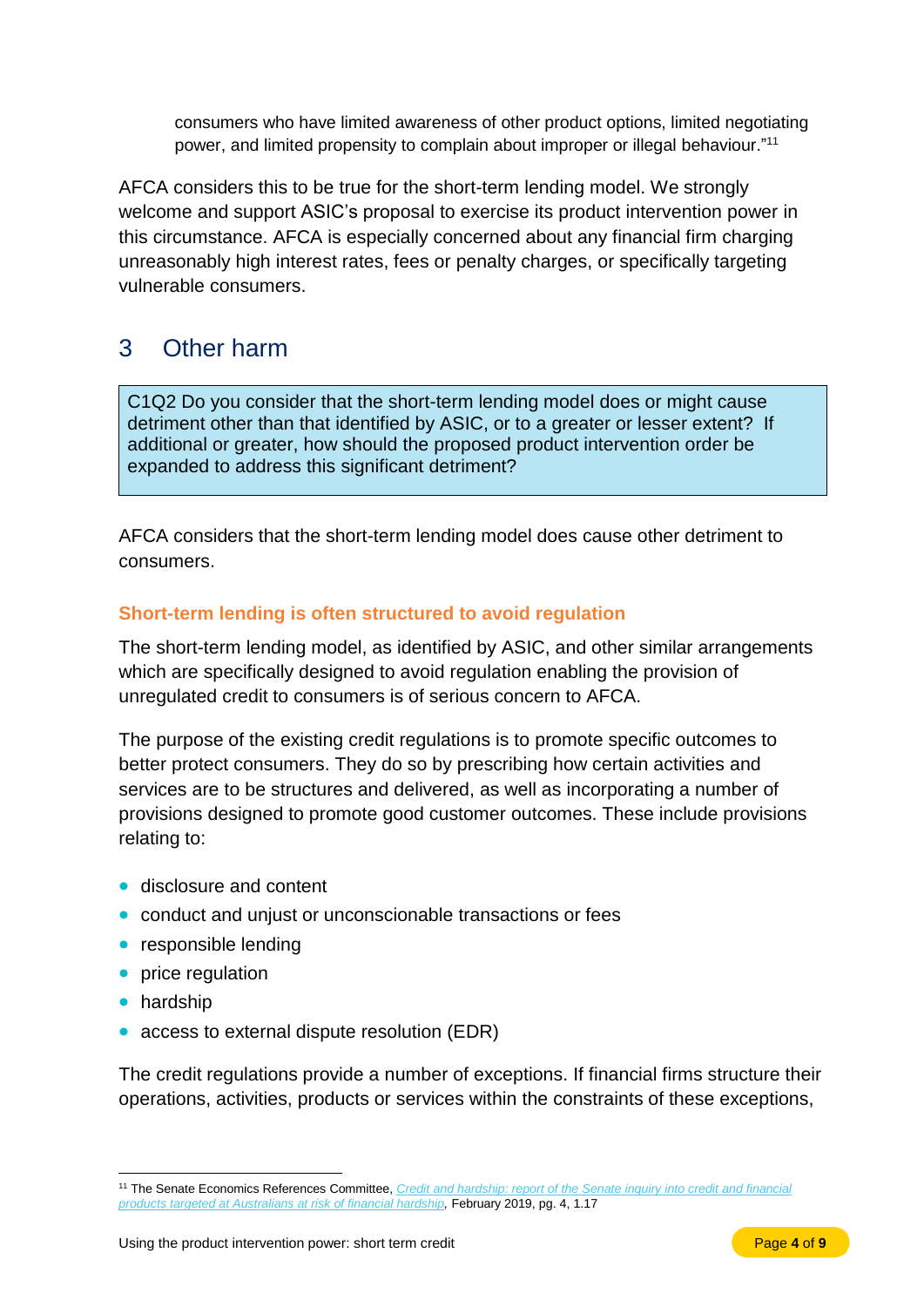they are exempt from regulation. This means that the consumers of these products or services will not have the benefit of the consumer protections.

We consider that given the most vulnerable consumers are the target of this model, they are the consumers that should be most subject to consumer protection rather than be excluded from that framework. The consumer protections set out above are important to consumers generally. When consumers are dealing with specific vulnerabilities it would be an undesirable policy outcome for them to end up with less consumer protections than afforded other consumers.

Below is a case study of a financial firm specifically changing its arrangements to avoid an investigation by the then CIO brought by a consumer.

#### **Case Study 1 – Short term credit provider**

A short-term credit provider claimed the exemption under subsection 6(1) of the National Credit Code (which limits the fees and charges to 5%), while a related company acted as a 'broker' and charged consumers substantial fees in relation to the short-term credit contracts. AFCA understands this arrangement was designed to avoid the caps applicable to small amount credit contracts under the Code.

The credit provider refused to co-operate with an investigation by CIO, resigned its CIO membership, and cancelled its Australian Credit Licence. Accordingly, AFCA does not know how many consumers were affected by the credit provider's conduct. We understand this firm continues to operate as an unlicensed credit provider.

## <span id="page-6-0"></span>**Vulnerable consumers can suffer from increased stress, spiralling debt and further hardship as a result of this kind of credit**

These arrangements target those who are vulnerable, typically on low incomes, are already experiencing signs of financial stress and have very basic levels of financial literacy. These consumers will generally require access to money quickly, often at the last minute. They are mostly excluded from the mainstream banking and credit providers due to their circumstances. They will have very little option but to use these unregulated predatory services. It is this vulnerability that allows financial firms who provide unregulated credit to take advantage of consumers.

The intention in accessing this type of credit is to try and alleviate some of their financial stress. The outcome, however, is the complete opposite.

These kinds of products can exacerbate financial stress, which then has flow on effects into other areas of the consumers life. The Reserve Bank of Australia,<sup>12</sup> has acknowledged that financial stress has a very real human cost. This can include a

 $\overline{a}$ <sup>12</sup> Speech by Michelle Bullock, Assistant Governor (Financial System) at the Reserve Bank of Australia, *[Household Indebtedness](https://www.rba.gov.au/speeches/2018/sp-ag-2018-02-20.html)  [and Mortgage Stress,](https://www.rba.gov.au/speeches/2018/sp-ag-2018-02-20.html)* 20 February 2018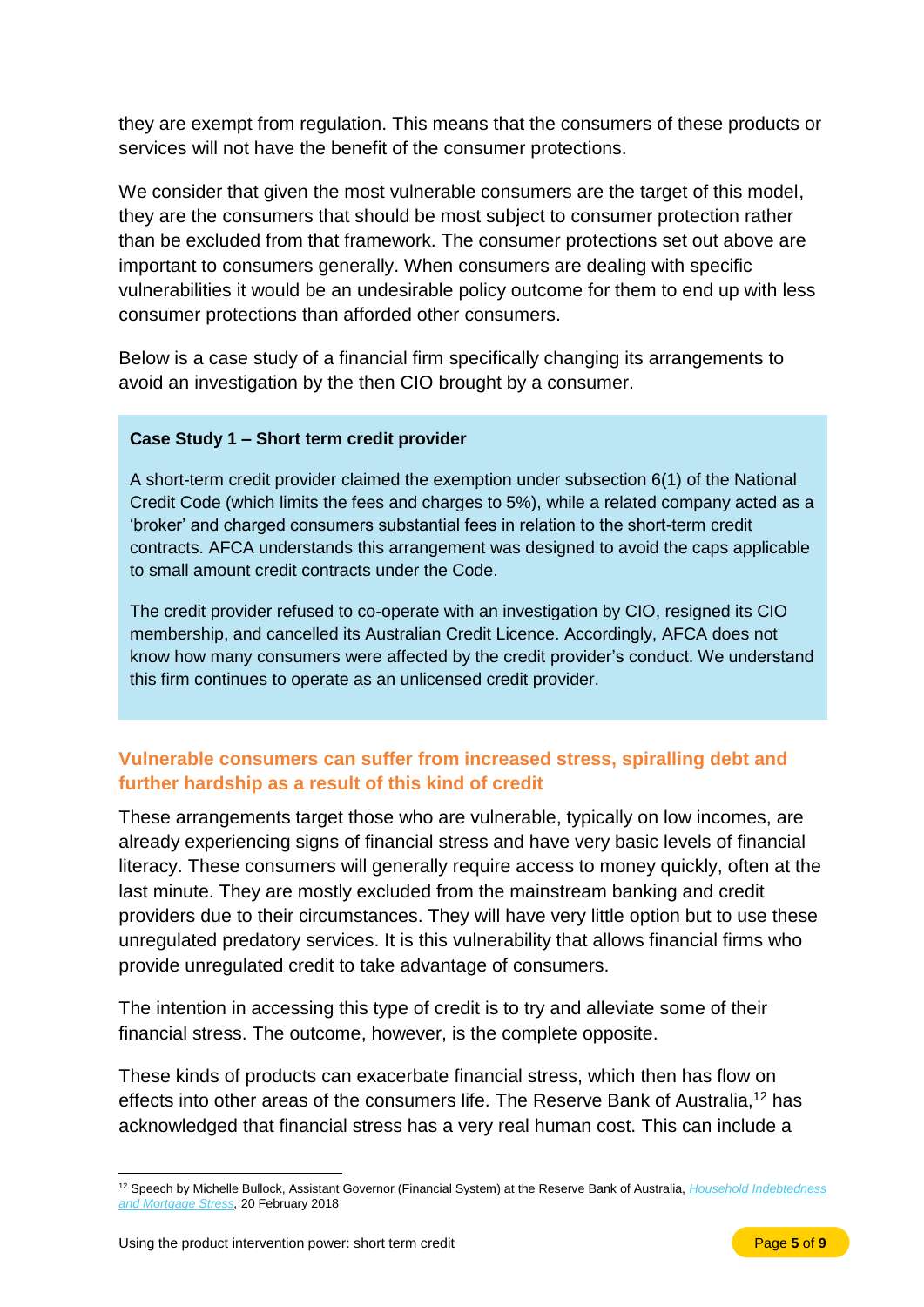deterioration or stress on personal relationships, and also a significant health impact. Good Shepherd advises that debt can be both a cause and consequence of mental illness, and being in debt can itself be a major source of mental illness:<sup>13</sup>

"There are a number of health consequences associated with debt including anxiety and stress, depression, self-harm and suicidal thoughts. As well, there are social consequences such as isolation and social exclusion, shame, social embarrassment and a sense of personal failure."<sup>14</sup>

The Department of Health says that mental health and financial safety are strongly linked, and financial stresses can add to a mental illness. The sooner financial problems are addressed, the less impact they have on mental health.<sup>15</sup>

A potential outcome in the provision of unregulated credit is that it will trigger a spiral of debt. This was one of ASIC's findings in relation to the short-term lending model, which it said caused significant consumer detriment.<sup>16</sup> This was also a finding made by the Economics Committee regarding payday loans. The Economics Committee said:

"Despite being sold as quick and cheap credit, in reality payday loans are pushing people into a spiral of debt…"<sup>17</sup>

While the structure of the payday loans considered as part of the inquiry were slightly different to the short-term lending model, they are another form of unregulated credit targeting the same consumers as the short-term lending model. Namely, those who require access to money quickly and are likely to experience financial exclusion from mainstream credit providers.

We are deeply concerned by the short-term lending model and any other arrangements that result in the unregulated provision of credit to consumers. AFCA strongly supports any efforts that aim to eliminate or reduce avoidance practices by financial firms. We believe that there should be no carve outs or exemptions in relation to the provision of credit to consumers, all financial firms should be held to appropriate standards and be regulated by the credit regulations which seek to protect consumers.

#### <span id="page-7-0"></span>**Inability to access external dispute resolution**

Financial firms that hold ACL, or an Australian Financial Services Licence (AFSL), are required to maintain membership of AFCA. Consumers with complaints against these licence holders (members of AFCA) can access our EDR services for free.

<sup>16</sup> Part A, The impact of some short term lending models, [ASIC Consultation Paper 316,](https://asic.gov.au/about-asic/news-centre/find-a-media-release/2019-releases/19-177mr-asic-consults-on-proposal-to-intervene-to-stop-consumer-harm-in-short-term-credit/) *Using the product intervention power: Short term credit*.

 $\overline{a}$ <sup>13</sup> [Information for Financial Counsellors,](https://www.goodshep.org.au/media/1288/mental_illness_debt_information_for_financial_counsellors_sep_2010.pdf) *Mental Illness and Debt,* Good Shepherd, pg. 2

<sup>14</sup> [Information for Financial Counsellors,](https://www.goodshep.org.au/media/1288/mental_illness_debt_information_for_financial_counsellors_sep_2010.pdf) *Mental Illness and Debt,* Good Shepherd, pg. 2

<sup>15</sup> https://headtohealth.gov.au/meaningful-life/feeling-safe-stable-and-secure/financ

<sup>&</sup>lt;sup>17</sup> The Senate Economics References Committee, *Credit and hardship: report of the Senate inquiry into credit and financial [products targeted at Australians at risk of financial hardship,](https://www.aph.gov.au/Parliamentary_Business/Committees/Senate/Economics/Creditfinancialservices/Report)* February 2019, pg. 3, 1.16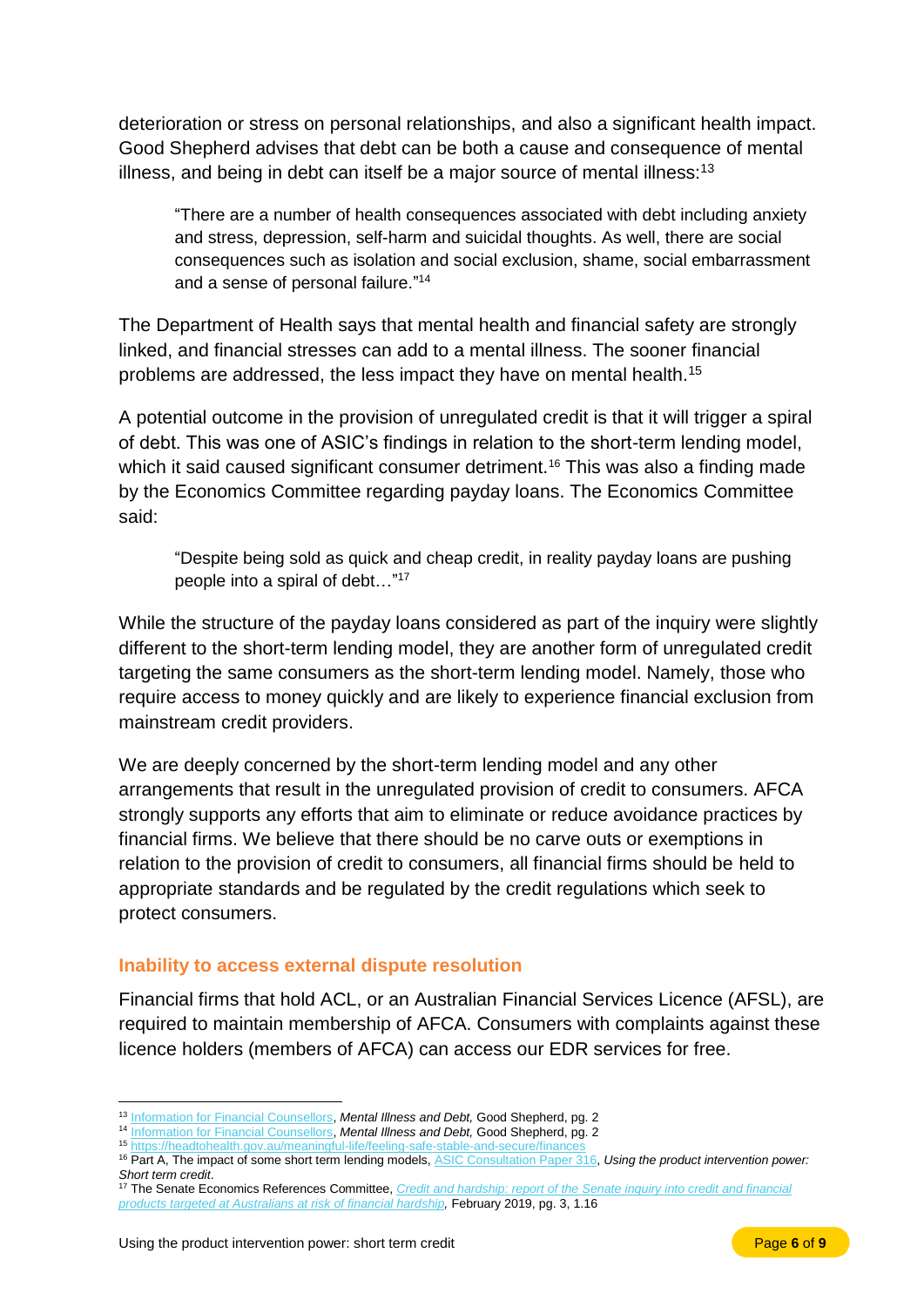Some businesses, such as pay day lenders, have joined AFCA on the basis that they provide regulated services, or because they have chosen to join voluntarily. However, some businesses structure their operations so that they do not need to hold an AFSL. Unlicensed businesses are not required to be members of AFCA. Given that the short-term lending model is structured in a way to avoid regulation this means that the firms do not need to be members of AFCA.

This leaves consumers of these services with little option other than to pursue complaints they may have with these firms through the court system. AFCA considers that the court system is not the most accessible forum for resolving complaints that consumers have with their financial firm. The resources required to pursue legal action through the court system are significant, and there will generally be an uneven playing field between a consumer and the financial firm. This can include things like:

- the amount of money available to a financial firm
- the quality of legal representation a financial firm has access to, including the potential for conflicts of interest which may prevent a consumer from being able to obtain representation from certain law firms
- the effects of a protracted court process are not as significant on a financial firm

A report released by the Senate Legal and Constitutional Affairs References Committee (Legal Affairs Committee)<sup>18</sup> following their inquiry into the resolution of disputes with financial firms within the justice system noted that there was general consensus amongst those who made submissions and witnesses who appeared before the inquiry that the court system was rarely the best mechanism for consumers and small businesses to resolve complaints with their financial firms.

In that inquiry, Consumer Action Law Centre (CALC) submitted:

"The court system is rarely the most suitable forum to resolve financial services disputes fairly, particularly for consumers experiencing vulnerability and disadvantage. The process is slow, legalistic, complex and expensive. Courts expose consumers to serious costs risks, and present significant barriers to accessing justice..."<sup>19</sup>

In our view, consumers of these services would not readily understand or appreciate that they are not dealing with a licensed business given that the services provided relate to credit. Nor should consumers have to rely on the business voluntarily deciding to join AFCA, especially when the decision to cease being a member rests with the business rather than the consumer. Further, it is not a real option for a consumer to take litigation against a financial firm if they have a complaint.

 $\overline{a}$ <sup>18</sup> The Senate, Legal and Constitutional Affairs References Committee, *Resolution of disputes with financial service providers within the justice system*, April 2019

<sup>19</sup> Consumer Action Law Centre submission to the Senate Inquiry: *Resolution of disputes with financial service providers within the justice system*, 1 March 2019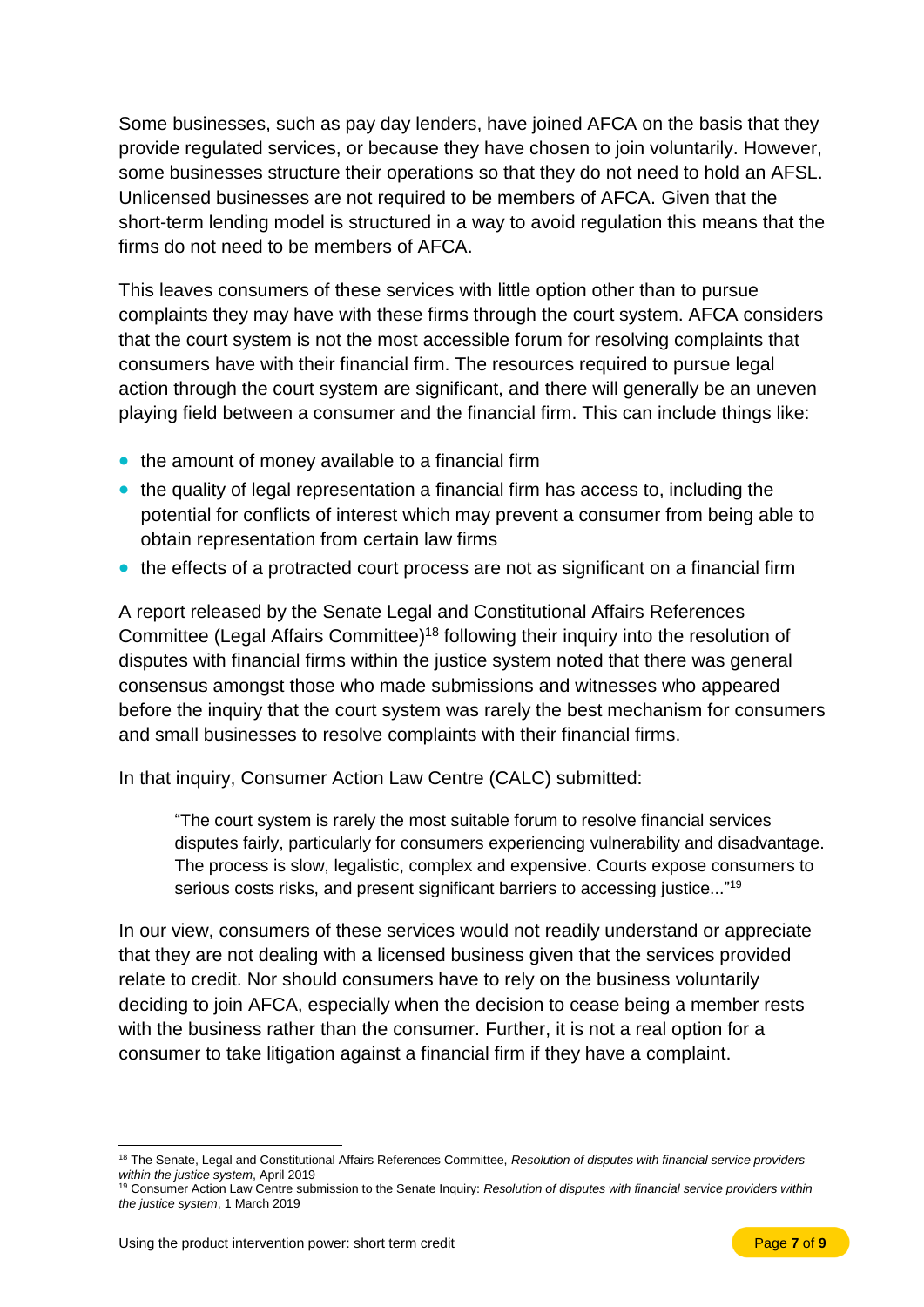# <span id="page-9-0"></span>4 An intervention order should be made

C1Q3 Do you agree with our proposal to make an intervention order by way of legislative intervention prohibiting credit providers and their associates from providing short-term credit and collateral services except in accordance with a condition which limits the total fees that can be charged? Please provide details of why, or why not.

AFCA considers that ASIC should pursue Option 1 and make an intervention order by legislative intervention. We do not consider that Option 2 or 3 will meet ASIC's objectives.

We also think that ASIC should consider making a similar order for other types of products which cause significant consumer detriment.

## <span id="page-9-1"></span>**Other products also cause significant harm to consumers and require ASIC's intervention**

CALC has submitted that ASIC should also consider how consumers who have suffered as a result of this short-term lending model receive compensation, and called has for ASIC to continue using its powers for other harmful products including:

- credit repair, debt negotiations and budgeting services
- 'junk' add-on insurance cover, funeral insurance and expenses only products
- buy now, pay later
- dealer-issued warranties.<sup>20</sup>

AFCA supports ASIC using its product intervention powers to prohibit the provision of other harmful products such as those identified by CALC.

We also consider that ASIC should use its product intervention power to prohibit the sale of over the counter (OTC) derivatives to retail clients, such as contracts for difference (CFD) and Forex, as we do not believe these products are appropriate for many consumers.

They are banned in many countries, including the United States of America and the European Union. These products are marketed to people with little to no experience who are told that they can 'learn to trade' with the provider. The trades can be highly leveraged, and consumers can lose significant amounts of money very quickly.

The structure of the products is also unacceptable. Usually they are marketed as being related to an underlying real price – for example, the price of a currency pair, or the price of a share, or share index, or a commodity like gold or oil. The reality is that

 $\overline{a}$ <sup>20</sup> [Media Release,](https://consumeraction.org.au/20190709-asic-pips-payday-loans/) Consumer Action Law Centre, 9 July 2019